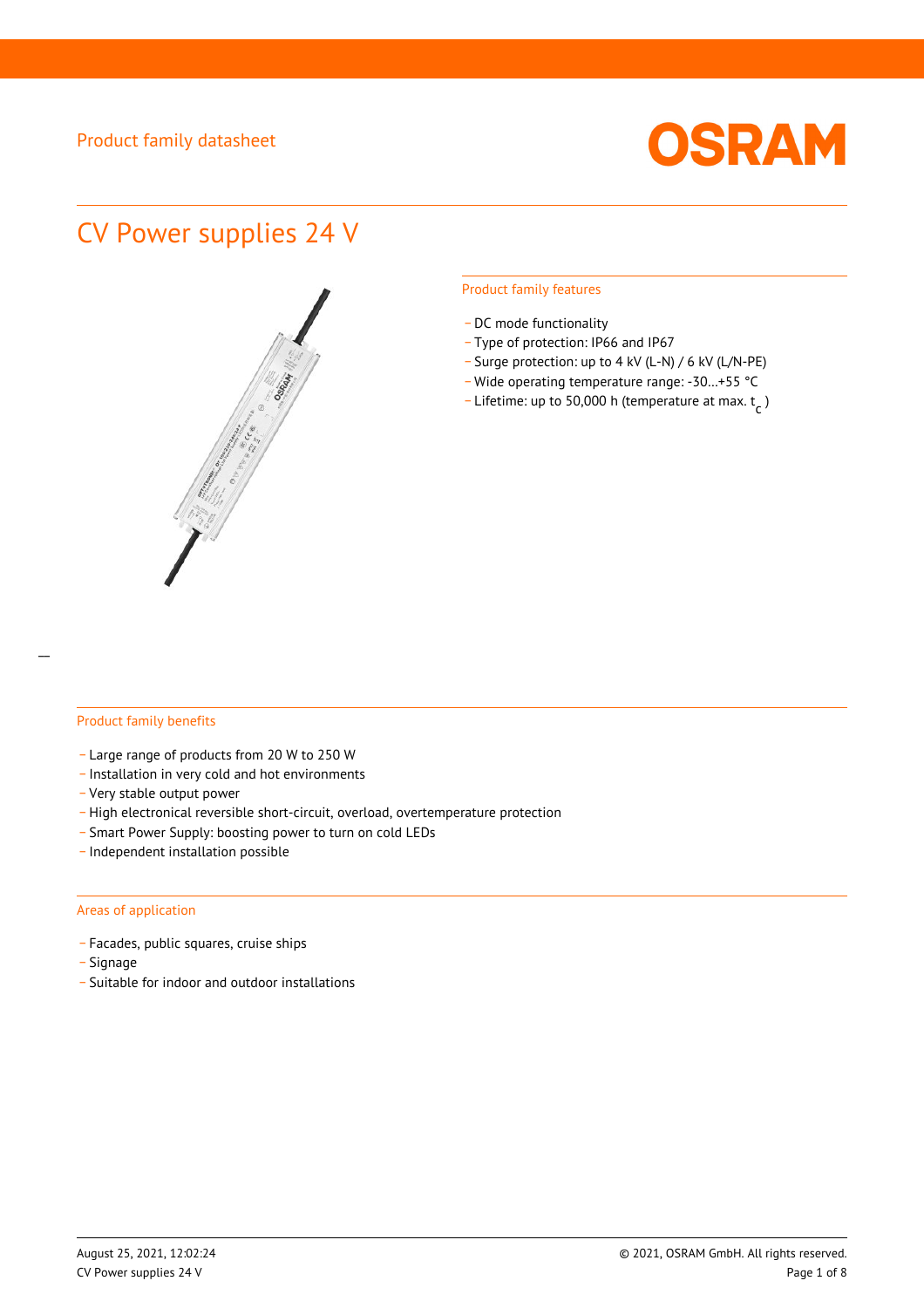#### Technical data

|                            |                                   | <b>Electrical data</b>    |                           |                             |                        |                          |                                                |
|----------------------------|-----------------------------------|---------------------------|---------------------------|-----------------------------|------------------------|--------------------------|------------------------------------------------|
| <b>Product description</b> | <b>Nominal</b><br>output<br>power | <b>Mains</b><br>frequency | <b>Nominal</b><br>voltage | <b>Device</b><br>power loss | Power factor $\lambda$ | <b>Inrush</b><br>current | Galvanic<br>isolation<br>primary/s<br>econdary |
| OT 20/220240/24 P          | 20 W                              | $060$ Hz                  | 220240 V                  | 4.1 W                       | 0.95                   | 20 A                     | $3$ kV                                         |
| OT 40/220240/24 P          | 40 W                              | $060$ Hz                  | 220240 V                  | 4.0 W                       | 0.95                   | 20 A                     | 3 kV                                           |
| OT 60/220240/24 P          | 60 W                              | $060$ Hz                  | 220240 V                  | 8.9 W                       | 0.95                   | 30 A                     | 3 kV                                           |
| OT 100/220240/24 P         | 100 W                             | $060$ Hz                  | 220240 V                  | 11.8 W                      | 0.95                   | 60 A                     | 3 kV                                           |
| OT 130/220240/24 P         | 130 W                             | $060$ Hz                  | 220240 V                  | 14.7 W                      | 0.95                   | 60 A                     | 3 kV                                           |
| OTe 120/220240/24 E        | 120 W $^{2}$                      | 5060 Hz                   | 220240 V                  | 15.0 W $^{4)}$              | 5)<br>0.95             | 70 A $^{6)}$             | 3.75 kV $^{7}$                                 |
| OT 250/220240/24 P         | 250W                              | $060$ Hz                  | 220240 V                  | 21.7 W                      | 0.95                   | 75 A                     | $3$ kV                                         |

|                            |                         |                            |                                     |                        | <b>Dimensions</b><br>& weight |
|----------------------------|-------------------------|----------------------------|-------------------------------------|------------------------|-------------------------------|
| <b>Product description</b> | Input voltage AC        | Input voltage<br><b>DC</b> | <b>Nominal</b><br>output<br>voltage | <b>Nominal current</b> | Length                        |
| OT 20/220240/24 P          | 198264 V                | 176250 V                   | 24.2 V                              |                        | 178.0 mm                      |
| OT 40/220240/24 P          | 198264 V                | 176250 V                   | 24.2 V                              |                        | 208.0 mm                      |
| OT 60/220240/24 P          | 198264 V                | $176250$ V                 | 24.2 V                              |                        | 208.0 mm                      |
| OT 100/220240/24 P         | 198264 V                | 176.250 V                  | 24.2 V                              |                        | 240.0 mm                      |
| OT 130/220240/24 P         | 198264 V                | 176250 V                   | 24.2 V                              |                        | $220.0 \text{ mm}$            |
| OTe 120/220240/24 E        | $198264$ V <sup>8</sup> |                            | 24 V <sup>9</sup>                   | $0.60 A^{3}$           | 258.0 mm                      |
| OT 250/220240/24 P         | 198264 V                | $176250$ V                 | 24.2 V                              |                        | 265.0 mm                      |

|                            |         |         |                                               |                   | Temperatures & operating<br>conditions |                                                                              |
|----------------------------|---------|---------|-----------------------------------------------|-------------------|----------------------------------------|------------------------------------------------------------------------------|
| <b>Product description</b> | Width   | Height  | <b>Mounting</b><br>hole<br>spacing,<br>length | Product<br>weight | <b>Ambient</b><br>temperature range    | <b>Permitte</b><br>d rel.<br>humidit<br>y during<br>operatio<br>$\mathsf{n}$ |
| OT 20/220240/24 P          | 43.0 mm | 25.0 mm | 169.0 mm                                      | 315.00 g          | $-30+55$ °C                            | 585 %<br>1)                                                                  |
| OT 40/220240/24 P          | 43.0 mm | 26.0 mm | 199.0 mm                                      | 416.00 g          | $-30+55$ °C                            | 585%<br>1)                                                                   |
| OT 60/220240/24 P          | 43.0 mm | 26.0 mm | 199.0 mm                                      | 420.00 g          | $-30+50$ °C                            | 585 %<br>1)                                                                  |
| OT 100/220240/24 P         | 50.0 mm | 34.0 mm | 227.0 mm                                      | 765.00 q          | $-30+55$ °C                            | 585 %<br>1)                                                                  |
| OT 130/220240/24 P         | 63.0 mm | 37.0 mm | $207.0 \text{ mm}$                            | 943.00 g          | $-30+55$ °C                            | 585 %<br>1)                                                                  |
| OTe 120/220240/24 E        | 51.0 mm | 45.0 mm | 241.0 mm                                      | 1100.00 g         | $-10+50$ °C                            | 585 %<br>1)                                                                  |
| OT 250/220240/24 P         | 68.0 mm | 40.0 mm | 250.0 mm                                      | 1340.00 g         | $-30+55$ °C                            | 585 %<br>1)                                                                  |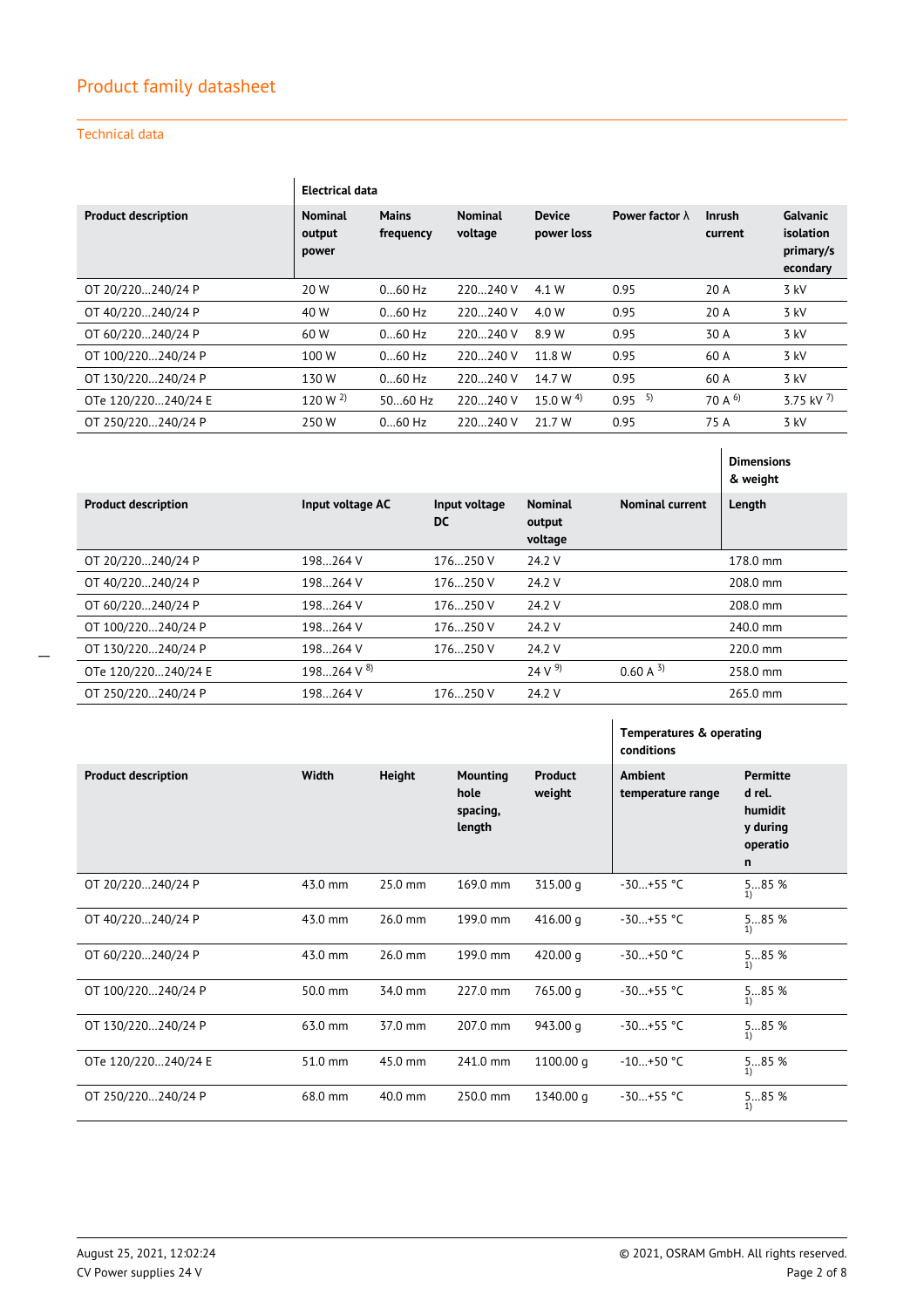|                            | <b>Capabilities</b>                              |                           |                            |                                    |
|----------------------------|--------------------------------------------------|---------------------------|----------------------------|------------------------------------|
| <b>Product description</b> | <b>Suitable for fixtures</b><br>with prot. class | Overheating<br>protection | <b>Overload protection</b> | <b>Short-circuit</b><br>protection |
| OT 20/220240/24 P          | Ш                                                | <b>Yes</b>                | Yes                        | Yes                                |
| OT 40/220240/24 P          | Ш                                                | <b>Yes</b>                | Yes                        | Yes                                |
| OT 60/220240/24 P          | Ш                                                | <b>Yes</b>                | Yes                        | Yes                                |
| OT 100/220240/24 P         |                                                  | Yes                       | Yes                        | Yes                                |
| OT 130/220240/24 P         |                                                  | <b>Yes</b>                | Yes                        | Yes                                |
| OTe 120/220240/24 E        |                                                  | Automatic<br>reversible   | Automatic reversible       | Automatic<br>reversible            |
| OT 250/220240/24 P         |                                                  | Yes                       | Yes                        | Yes                                |

|                            |               |                 |                    | <b>Certificates</b><br>&<br>standards |
|----------------------------|---------------|-----------------|--------------------|---------------------------------------|
| <b>Product description</b> | No-load proof | <b>Dimmable</b> | Number of channels | Type of<br>protection                 |
| OT 20/220240/24 P          | Yes           | No              |                    | <b>IP66</b>                           |
| OT 40/220240/24 P          | Yes           | <b>No</b>       | $\mathbf{1}$       | <b>IP66</b>                           |
| OT 60/220240/24 P          | Yes           | No              |                    | <b>IP66</b>                           |
| OT 100/220240/24 P         | Yes           | <b>No</b>       |                    | IP66/IP67                             |
| OT 130/220240/24 P         | Yes           | No              |                    | IP66/IP67                             |
| OTe 120/220240/24 E        | Yes           | No              |                    | IP64                                  |
| OT 250/220240/24 P         | Yes           | <b>No</b>       | $\mathbf{1}$       | IP66/IP67                             |

|                            |                                                                                                                                                                              |                                | Logistical data       |
|----------------------------|------------------------------------------------------------------------------------------------------------------------------------------------------------------------------|--------------------------------|-----------------------|
| <b>Product description</b> | <b>Standards</b>                                                                                                                                                             | Approval marks -<br>approval   | <b>Commodity code</b> |
| OT 20/220240/24 P          | Acc. to EN 61000-3-3/Acc.<br>to EN 60598-1/Acc. to EN<br>62384                                                                                                               | ENEC / RCM / CCC /<br>EAC / CE | 850440829000          |
| OT 40/220240/24 P          | Acc. to EN 61000-3-3/Acc.<br>to EN 60598-1/Acc. to EN<br>62384                                                                                                               | ENEC / RCM / CCC /<br>EAC / CE | 850440829000          |
| OT 60/220240/24 P          | Acc. to EN 61347-1/Acc.<br>to EN 61347-2-13/Acc. to<br>EN 55015/Acc. to EN<br>61547/Acc. to EN 61000-<br>3-2/Acc. to EN 61000-3-<br>3/Acc. to EN 60598-1/Acc.<br>to EN 62384 | ENEC / RCM / CCC /<br>EAC / CE | 850440829000          |
| OT 100/220240/24 P         | Acc. to EN 61347-1/Acc.<br>to EN 61347-2-13/Acc. to<br>EN 55015/Acc. to EN<br>61547/Acc. to EN 61000-<br>3-2/Acc. to EN 61000-3-<br>3/Acc. to EN 60598-1/Acc.<br>to EN 62384 | ENEC / RCM / CCC /<br>EAC / CE | 850440829000          |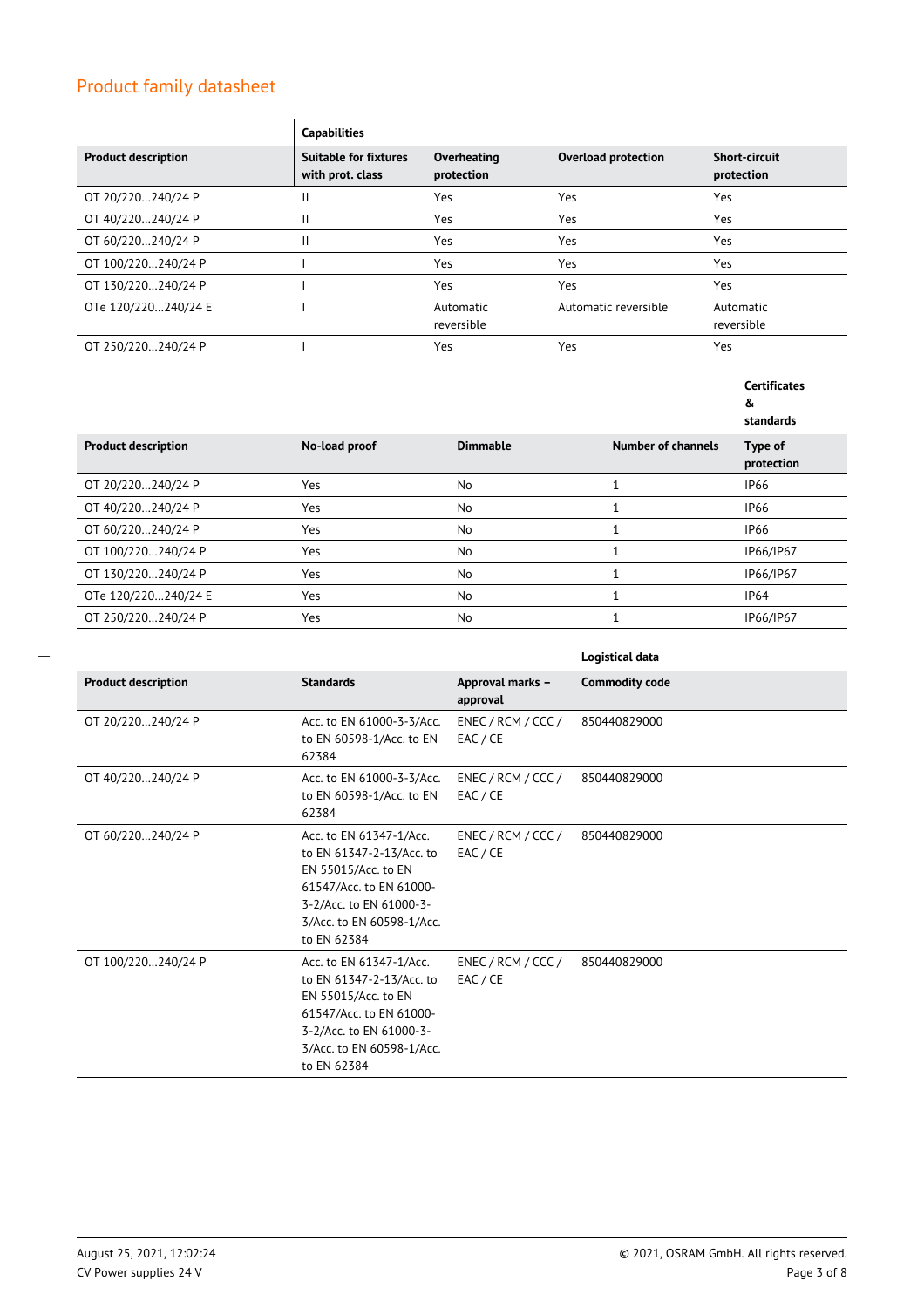|                            |                                                                                                                                                                              |                                | Logistical data       |
|----------------------------|------------------------------------------------------------------------------------------------------------------------------------------------------------------------------|--------------------------------|-----------------------|
| <b>Product description</b> | <b>Standards</b>                                                                                                                                                             | Approval marks -<br>approval   | <b>Commodity code</b> |
| OT 130/220240/24 P         | Acc. to EN 61347-1/Acc.<br>to EN 61347-2-13/Acc. to<br>EN 55015/Acc. to EN<br>61547/Acc. to EN 61000-<br>3-2/Acc. to EN 61000-3-<br>3/Acc. to EN 60598-1/Acc.<br>to EN 62384 | ENEC / RCM / CCC /<br>EAC / CE | 850440829000          |
| OTe 120/220240/24 E        | Acc. to IEC 61347-1/Acc.<br>to IEC 61347-2-13/Acc. to<br>IEC 62384/Acc. to CISPR<br>15/Acc. to IEC 61000-3-<br>2/Acc. to IEC 61000-3-<br>3/Acc. to IEC 61547                 | CE/CB/CCC/BIS                  | 850440829000          |
| OT 250/220240/24 P         | Acc. to EN 61347-1/Acc.<br>to EN 61347-2-13/Acc. to<br>EN 55015/Acc. to EN<br>61547/Acc. to EN 61000-<br>3-2/Acc. to EN 61000-3-<br>3/Acc. to EN 60598-1/Acc.<br>to EN 62384 | ENEC / RCM / CCC /<br>EAC / CE | 850440829000          |

 $^{1}$  Maximum 56 days/year at 85  $\%$ 

2) Partial load 12…120 W

3) At 230 V

4) Maximum

 $\overline{\phantom{a}}$ 

5) Full load at 230 V

6) At 300 µs

7) SELV-equivalent

8) Permitted voltage range

9)  $_{\pm 5}$  %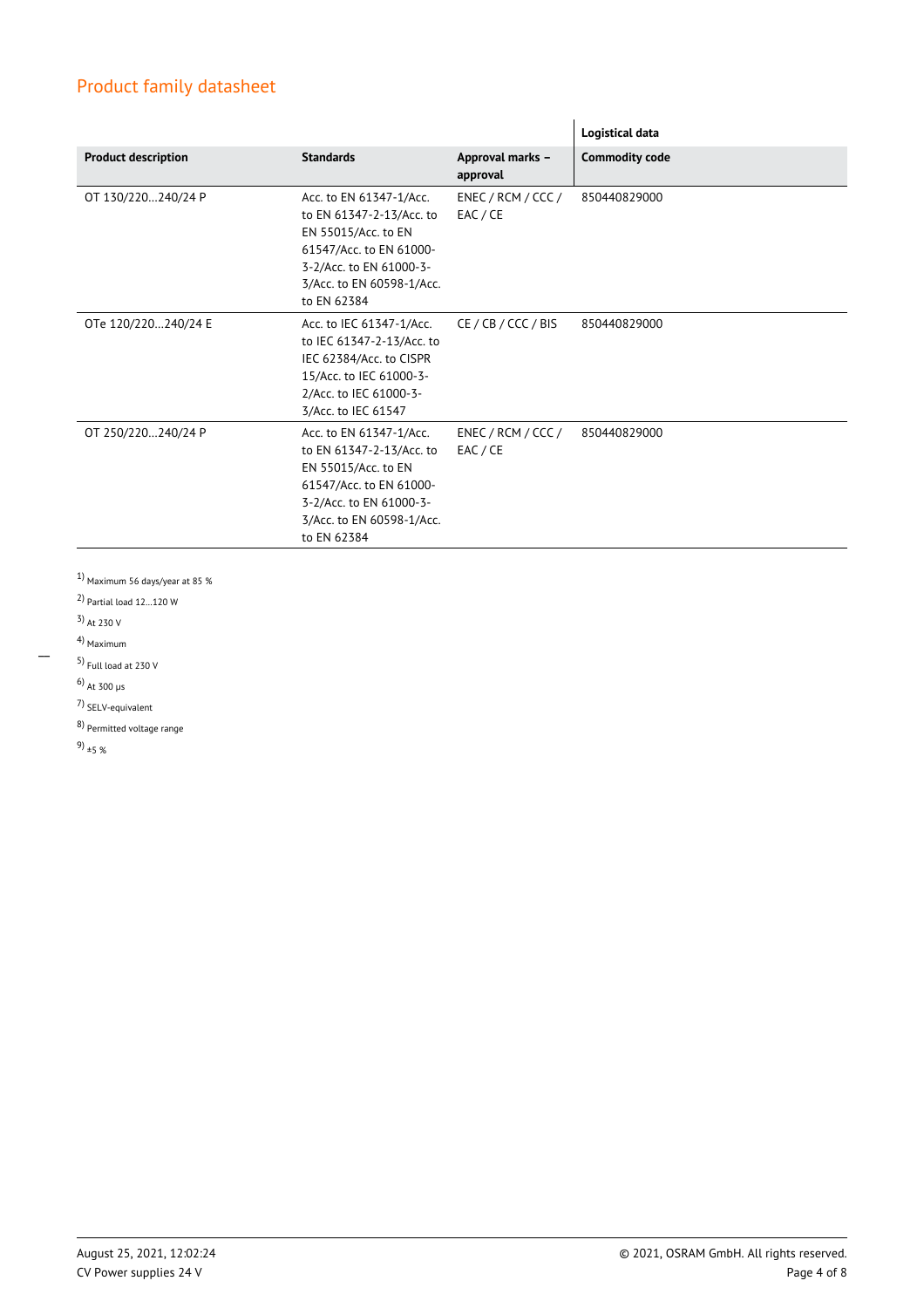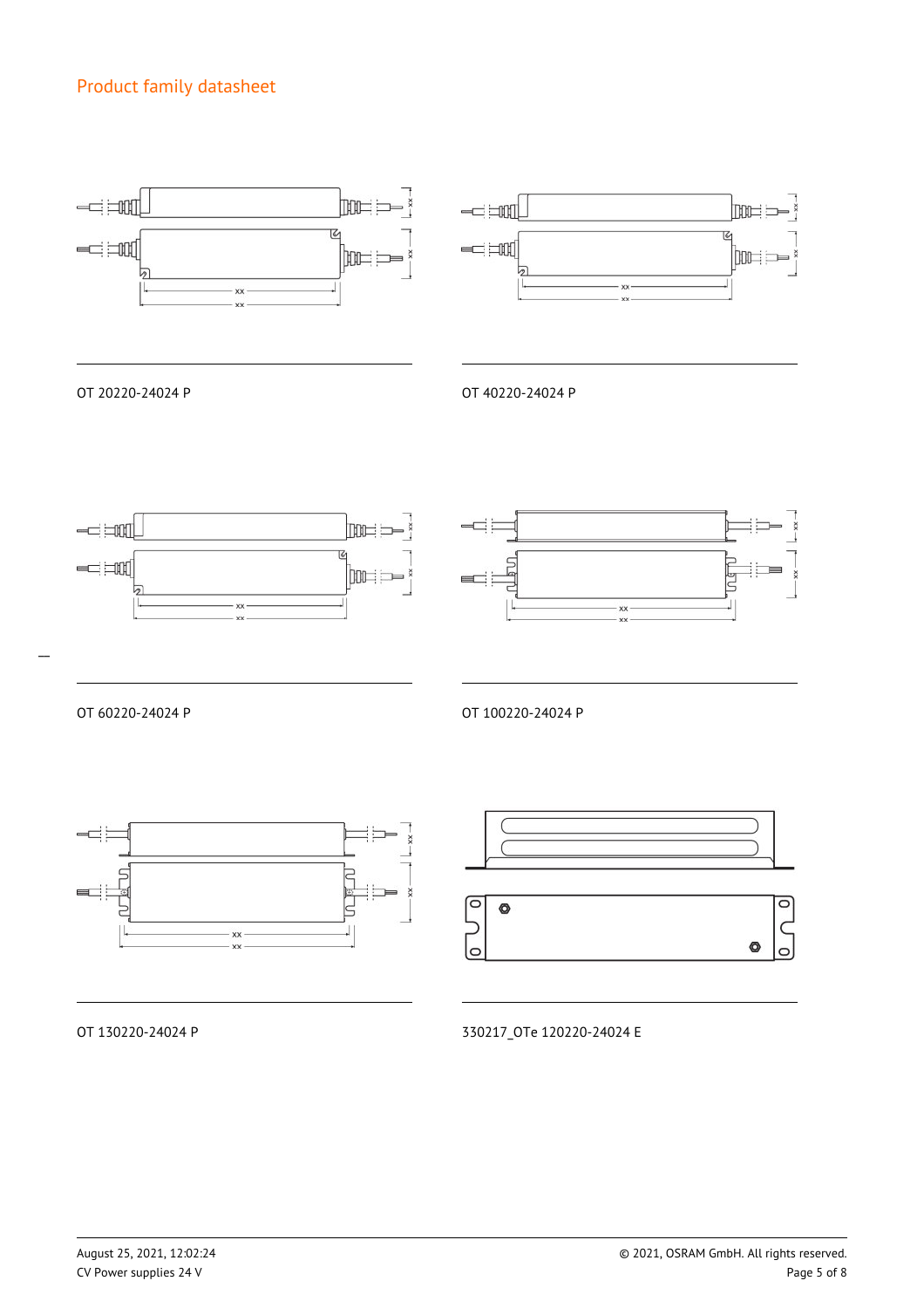

#### OT 250220-24024 P

#### Application advice

For more detailed application information and graphics please see product datasheet.

#### Sales and Technical Support

Sales and Technical Support www.osram.com

#### Download Data

|                          | <b>File</b>                                                                          |
|--------------------------|--------------------------------------------------------------------------------------|
|                          | User instruction<br><b>OPTOTRONIC LED Power Supply</b>                               |
| 天                        | <b>Product Datasheet</b><br>Datasheet OT 20220-24024 P                               |
| 天                        | <b>Brochures</b><br>OPTOTRONIC constant-voltage LED power supplies and controls (EN) |
| $\overline{\mathcal{F}}$ | Certificates<br>CCC Certificate No. 2018011002044637                                 |
| 天                        | Certificates<br>CB Test Certificate No. SG PSB-LE-00930                              |
| 囚                        | Certificates<br>ENEC Certficate No. U6 18 01 84117 051                               |
|                          | Declarations of conformity<br>EU Declaration of Conformity 3537796                   |
|                          | Declarations of conformity<br>Attestation of Conformity No. N8A 18 01 84117 055      |
|                          | Declarations of conformity<br>Attestation of Conformity No. E8A 18 01 84117 050      |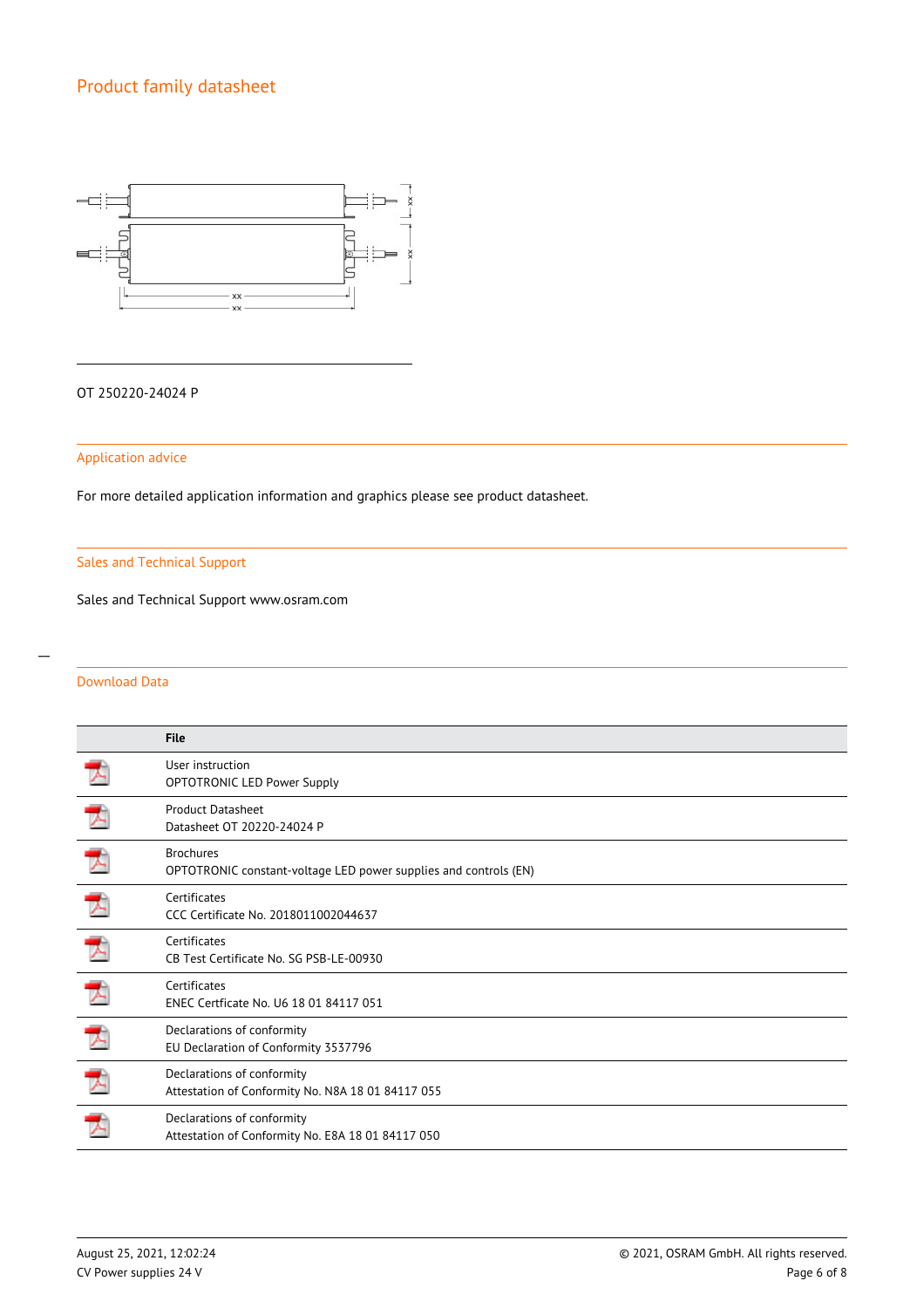|                  | Declarations of conformity<br>EU Declaration of Conformity OT 24V P_DIMP        |
|------------------|---------------------------------------------------------------------------------|
|                  | <b>Product Datasheet</b><br>Datasheet OT 40220-24024 P                          |
|                  | Certificates<br>CCC Certificate No. 2018011002043864                            |
| プ                | Product Datasheet<br>Datasheet OT 60220-24024 P                                 |
|                  | <b>Product Datasheet</b><br>Datasheet OT 100220-24024 P                         |
| ᆋ                | Certificates<br>CCC Certificate No. 2018011002043871                            |
|                  | Certificates<br>CB Test Certificate No. SG PSB-LE-00906                         |
| プ                | Certificates<br>ENEC Certificate No. U6 18 01 84117 048                         |
|                  | Declarations of conformity<br>Attestation of Conformity No. N8A 18 01 84117 054 |
| プ                | Declarations of conformity<br>Attestation of Conformity No. E8A 18 01 84117 049 |
|                  | <b>Product Datasheet</b><br>Datasheet OT 130220-24024 P                         |
| $\blacktriangle$ | User instruction<br>Instruction Sheet fo OTe 120220-24024 E                     |
| プ                | <b>Product Datasheet</b><br>Product datasheet of OTe 120220-24024 E             |
|                  | Declarations of conformity<br>EU Declaration of Conformity 3565780              |
|                  | Product Datasheet<br>Datasheet OT 250220-24024 P                                |
|                  |                                                                                 |

#### Ecodesign regulation information:

Intended for use with LED modules.

The forward voltage of the LED light source shall be within the defined operating window of the control gear in all operating conditions including dimming if applicable.

Separate control gear and light sources must be disposed of at certified disposal companies in accordance with Directive 2012/19/EU (WEEE) in the EU and with Waste Electrical and Electronic Equipment (WEEE) Regulations 2013 in the UK. For this purpose, collection points for recycling centres and take-back systems (CRSO) are available from retailers or private disposal companies, which accept separate control gear and light sources free of charge. In this way, raw materials are conserved and materials are recycled.